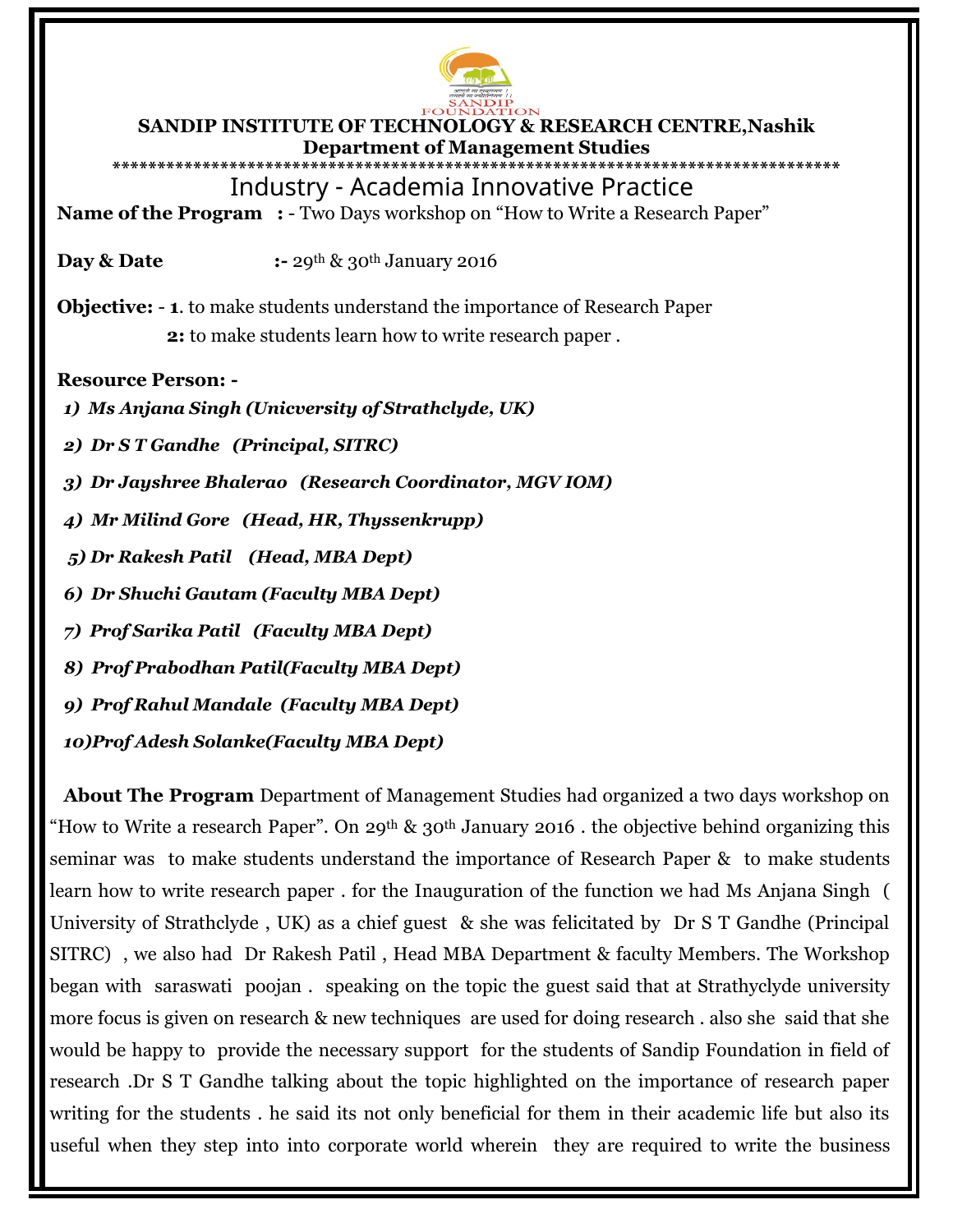reports . after that Dr Shuchi Gautam spoke about how the structure of research paper should be & how to frame the Statement of problem . then Dr Rakesh Patil focused on Research Methodology part that is required in writing a research paper. The last session of the day was conducted by Dr J V Bhalerao who in very simple & lucid language explain how to analyze data using statistical tool & which statistical test to apply.

Day two began with briefing of session that took place on Day one. on day two first session was of Mr Milind Gore( HR Head Thysson Khup ) wherein he discussed about how to design the questionnaire , how to select the sample population & sample size . Then Prof Sarika Patil gave insights about the recent research in Human Resource Management. Prof Rahul Mandale , Prof Prabodhan Patil & Prof Adesh Solanke also gave a snap shot about recent research that is going in field of Marketing , Finance, IBM & Operations Respectively .

**Outcome**: - 1. Students came to known about the Importance of Research Paper

**2**. Students learnt how to write a Research Paper

**Photographs** –

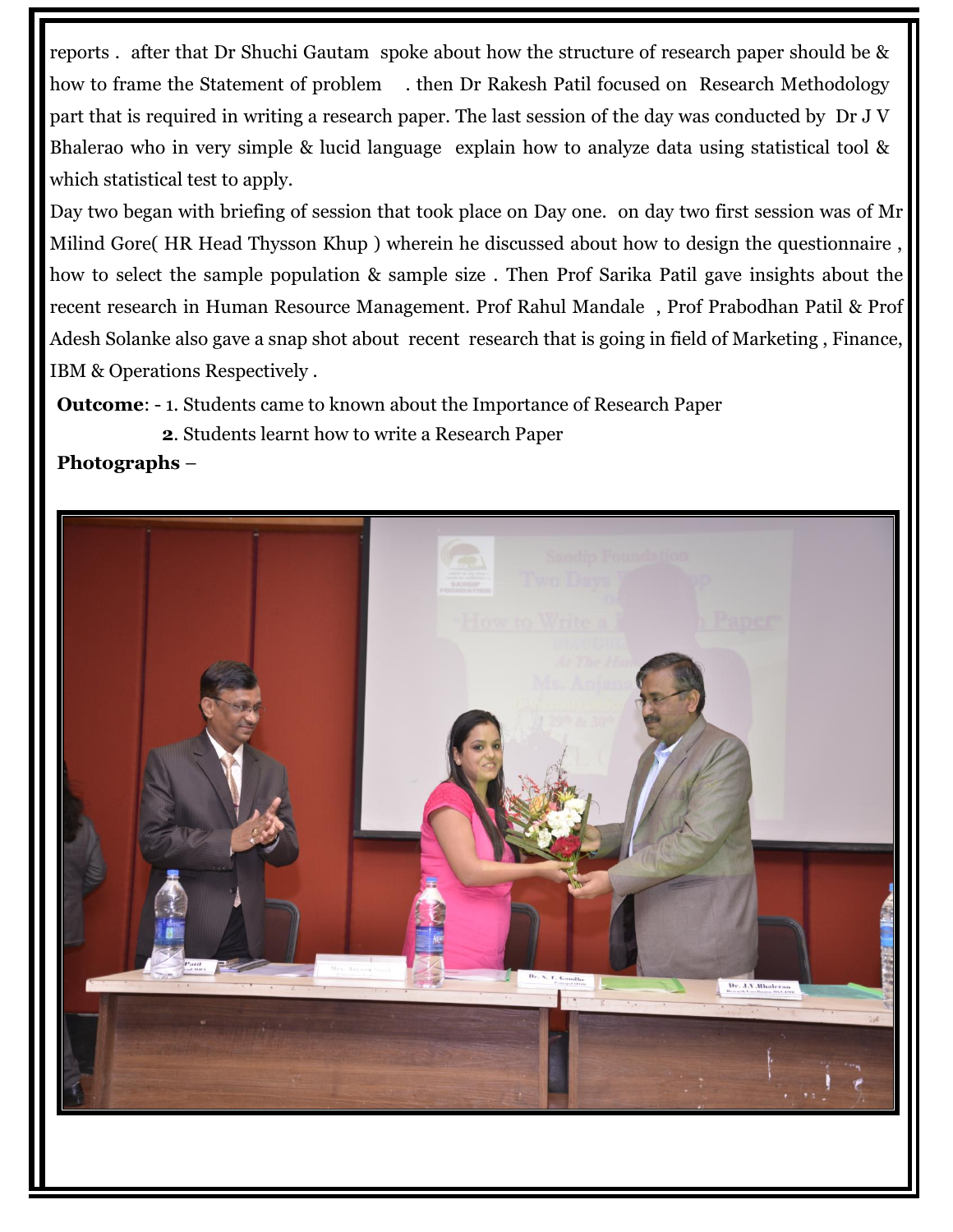